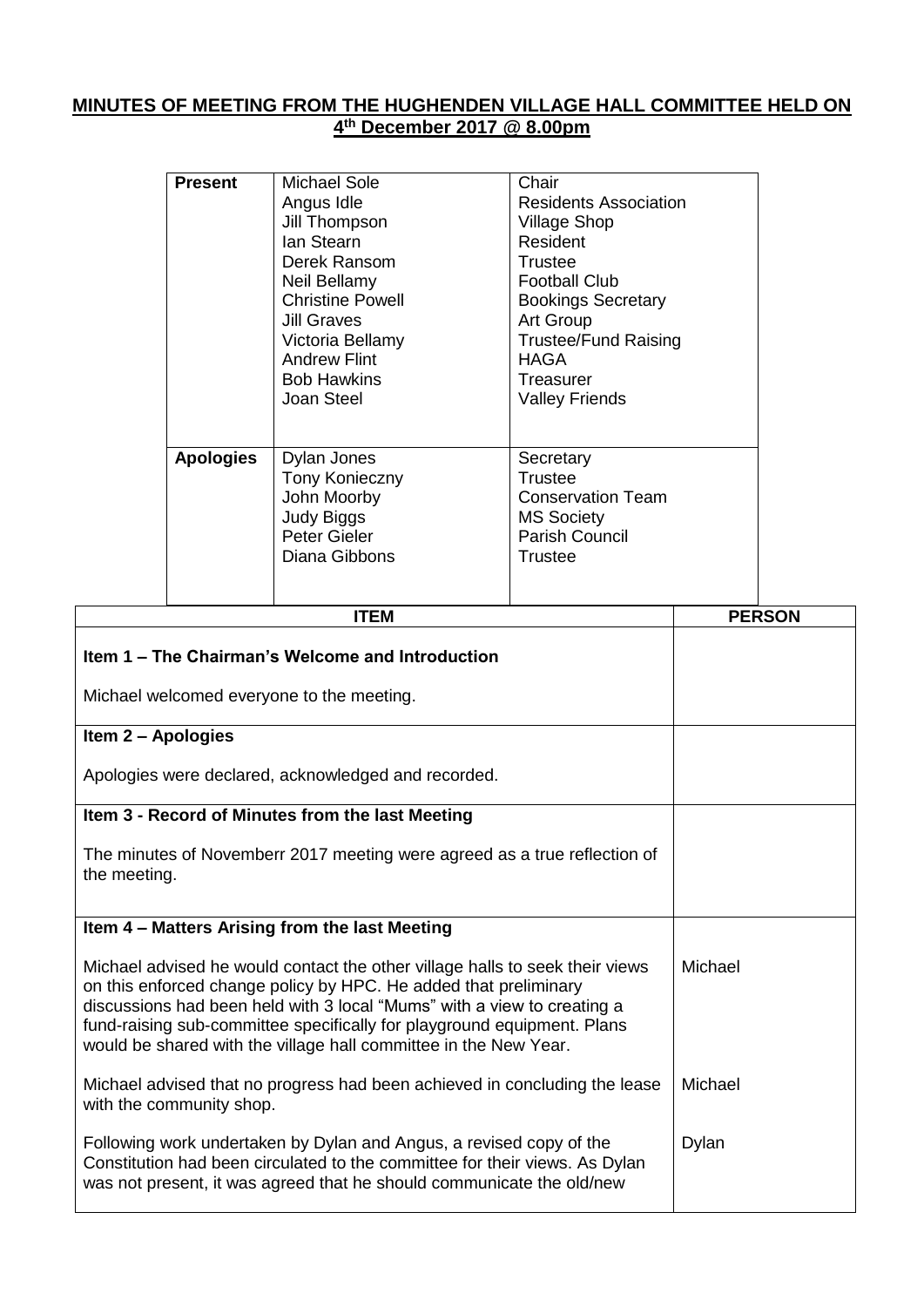| differences and seek committee approval by email, so the changes could be<br>announced at the AGM in January.                                                                                                                                                                                                                                                                                                                                                                                                                                                                                                                                                                                                                                                   |         |
|-----------------------------------------------------------------------------------------------------------------------------------------------------------------------------------------------------------------------------------------------------------------------------------------------------------------------------------------------------------------------------------------------------------------------------------------------------------------------------------------------------------------------------------------------------------------------------------------------------------------------------------------------------------------------------------------------------------------------------------------------------------------|---------|
| As agreed in November, the Terms and Conditions of hire were to be<br>reviewed and updated, if appropriate. Michael asked for volunteers to help<br>with this issue as he aimed to announce any changes at the AGM. Andrew<br>Flint indicated he would be happy to help with this.                                                                                                                                                                                                                                                                                                                                                                                                                                                                              | Michael |
| Item 5 - Chairman's Report                                                                                                                                                                                                                                                                                                                                                                                                                                                                                                                                                                                                                                                                                                                                      |         |
| Michael reported that both he and Dylan had attended an interesting day at<br>the Bucks Rural affairs Group annual meeting held at Great Kingshill village<br>hall on November 24.<br>The new external defibrillator donated to the hall by Elaine Smith is due to be<br>installed on Sunday 10 <sup>th</sup> December with the existing internal defibrillator<br>being subsequently passed to the school.<br>In Diana's absence, Michael reported the outcome of the Christmas Bazaar<br>held on Saturday 25 November. Discussions ensued with the outcome being<br>a recommendation to form a sub-committee early in the New Year to work on<br>an updated template for 2018 bazaar.<br>Michael announced that the new General Manager at the National Trust |         |
| Hughenden had agreed to be the guest speaker at our January AGM.<br><b>Item 6 - Treasurers Report</b>                                                                                                                                                                                                                                                                                                                                                                                                                                                                                                                                                                                                                                                           |         |
|                                                                                                                                                                                                                                                                                                                                                                                                                                                                                                                                                                                                                                                                                                                                                                 |         |
| The monthly financial reports had been circulated prior to the meeting. Bob<br>also circulated a draft copy of the end-of-year accounts and advised he was<br>awaiting the auditors report so he could announce the audited results at the<br>AGM.                                                                                                                                                                                                                                                                                                                                                                                                                                                                                                              |         |
| Item 7 - Secretary's Report                                                                                                                                                                                                                                                                                                                                                                                                                                                                                                                                                                                                                                                                                                                                     |         |
| In Dylan's absence, no report was made.                                                                                                                                                                                                                                                                                                                                                                                                                                                                                                                                                                                                                                                                                                                         |         |
| Item 8 - Maintenance Report                                                                                                                                                                                                                                                                                                                                                                                                                                                                                                                                                                                                                                                                                                                                     |         |
| Michael updated the committee on Bev's progress with the current project                                                                                                                                                                                                                                                                                                                                                                                                                                                                                                                                                                                                                                                                                        |         |
| list.<br>Joan Steel provided a specification for the replacement trolley and it was<br>agreed the purchase should go ahead.<br>It was generally felt that wooden toilet seats were unsuitable, and any<br>replacement seats should be of the high-quality plastic type.                                                                                                                                                                                                                                                                                                                                                                                                                                                                                         |         |
| Item 9 - Booking Secretary's Report                                                                                                                                                                                                                                                                                                                                                                                                                                                                                                                                                                                                                                                                                                                             |         |
| Nothing to report                                                                                                                                                                                                                                                                                                                                                                                                                                                                                                                                                                                                                                                                                                                                               |         |
| Item 10 Village Shop Update                                                                                                                                                                                                                                                                                                                                                                                                                                                                                                                                                                                                                                                                                                                                     |         |
| Jill advised the shop continued to popular. The carol singing/tree lights event<br>held on Sunday 26 November was very well attended.                                                                                                                                                                                                                                                                                                                                                                                                                                                                                                                                                                                                                           |         |
| Item 11 Football Club                                                                                                                                                                                                                                                                                                                                                                                                                                                                                                                                                                                                                                                                                                                                           |         |
| Neil gave a brief update on HVFC news. Matches had been postponed<br>recently due to the heavy pitches.                                                                                                                                                                                                                                                                                                                                                                                                                                                                                                                                                                                                                                                         |         |
|                                                                                                                                                                                                                                                                                                                                                                                                                                                                                                                                                                                                                                                                                                                                                                 |         |